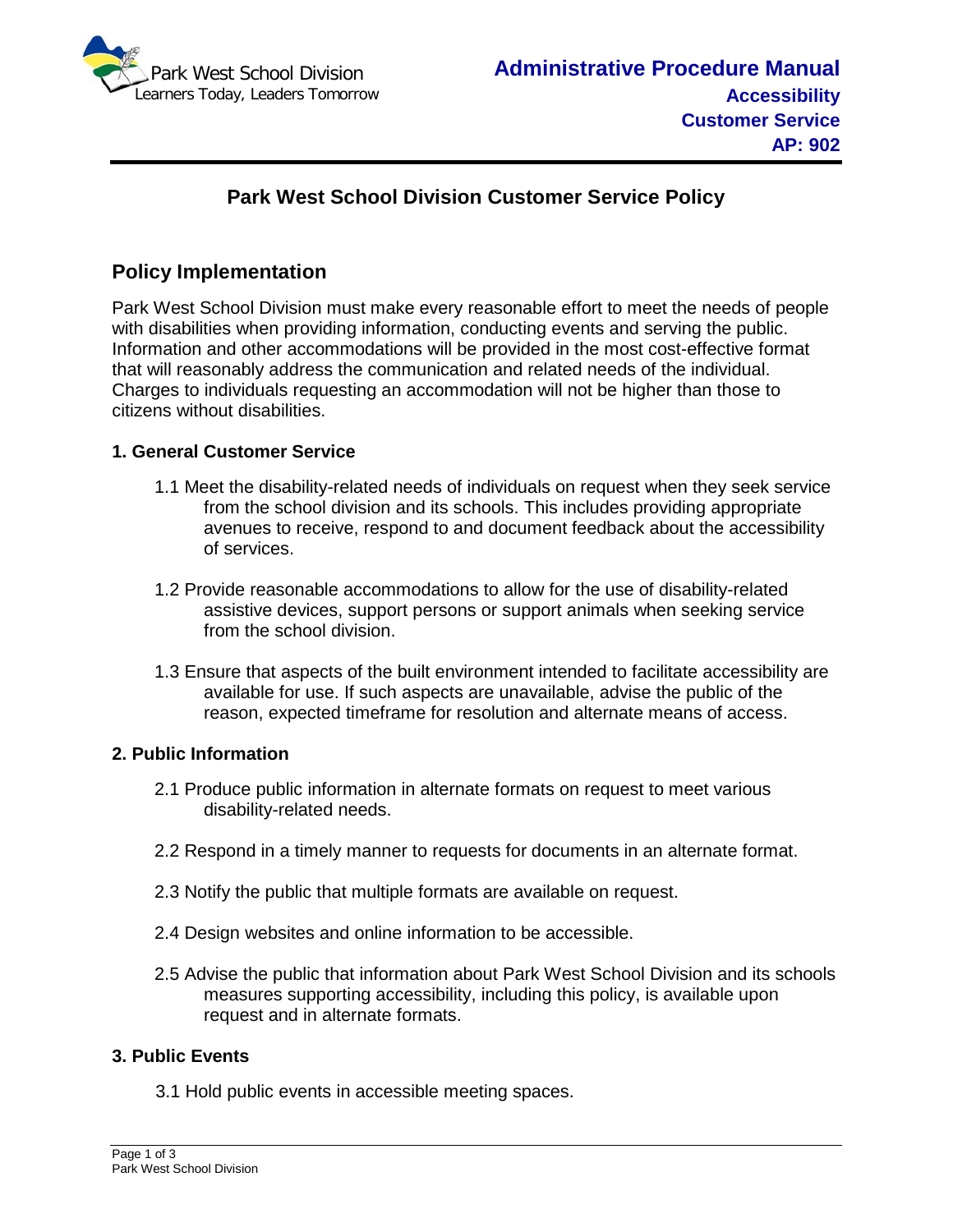

- 3.2 Meet the physical and communication needs of Manitobans with disabilities on request.
- 3.3 Publicize events using methods accessible to people with disabilities as requested.
- 3.4 Welcome service animals when needed to our facilities and make sure public notice is given on and disruption in accessible service (eg. Accessible washroom disruption)
- 3.5 Add to publicity and registration forms that disability supports are available on request.

"Do you need assistance because of a disability? We can provide information and services in different way. Please ask us."

#### **4. Training**

- 4.1 Provide training on how to interact and communicate with persons with disabilities, and how to use assistive devices or equipment provided by the department, to the following individuals:
	- a. those who provide goods or services directly to the public or to another organization in Manitoba on behalf of the department, including employees, agents and volunteers.
	- b. those who participate in, or are responsible for, the development or implementation of the department's accessibility policies and measures
- 4.2 Provide accessibility training as soon as reasonably practical once the individual is assigned applicable duties, and ensure that ongoing training is provided for relevant changes to accessibility policies and measures.
- 4.3 Ensure there is documentation of the accessibility training's content and when the training is to be provided.

#### **5. Documentation**

- 5.1 Provide public notice, online and on the division's premises, that this policy and the Park West Accessibility Plan are available upon request.
- 5.2 Provide a copy of this policy and the Park West Accessibility Plan, upon request:
	- a. in a manner that takes into account the accessibility needs of the person requesting the copy
	- b. within a reasonable time